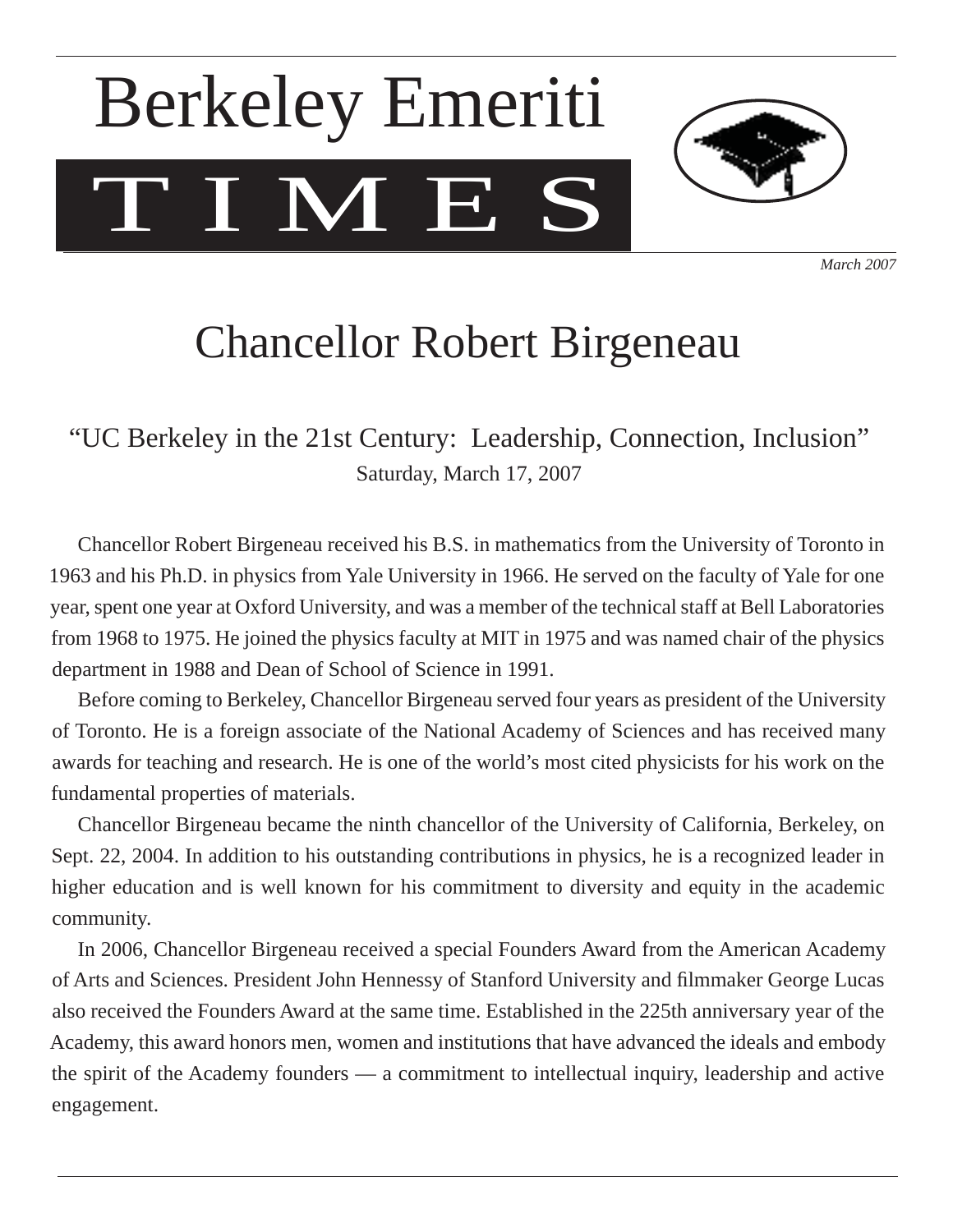#### UCB EMERITI ASSOCIATION EXECUTIVE COMMITTEE

2006-2007

President Richard Malkin First Vice President To Be Appointed

Second Vice President George Leitmann

Treasurer Lawrence Grossman

Secretary To Be Appointed

Berkeley Emeriti Times Editor Claude Babcock

> Members at Large John McNulty Paul Mishkin Karl Pister Louise Taylor Lawrence Waldron

CUCEA Representative Errol Mauchlan

Stewards Betty Carpenter Sue Cork Mary Dee Vermeulen

Mailing Address UC Berkeley Emeriti Association 2 Boalt Hall, # 7200 Berkeley, CA 94720-7200

UCB Retirement Center Shelley Glazer, Executive Director André S. Porter, Administrative Specialist Meryl Sacks, Adminstrative Specialist

| Office    | <b>UCB Retirement Center</b> |
|-----------|------------------------------|
|           | 2 Boalt Hall, #7200          |
|           | Berkeley, CA 94720-7200      |
| Telephone | 510/642-5461                 |
| Fax       | 510/643-1460                 |
| Web site  | thecenter.berkeley.edu       |
| Email     | emeriti@berkeley.edu         |



Published before each meeting of the UC Berkeley Emeriti Association: To provide closer networking for members with meeting announcements, meeting reviews, executive committee actions, pertinent campus news, and to reach out to members who cannot attend the meetings. Editor: Claude Babcock Phone: 510/848-3368 Email: cbabcock@berkeley.edu

#### **Understanding and Exploiting our Microbial Ancestor/Companions**

 On Saturday, January 27, 2007 Professor Emerita Loy Volkman of the Department of Plant & Microbial Biology addressed the Association on the subject "Life, Viruses and the Molecular Revolution." She reviewed the evolution of living things, which appeared about a billion years after the birth of the earth, defining living organisms by the presence of ribosomes within their cells. These are organelles that assemble proteins, without which no organism can reproduce itself, a requirement for life.

 Microbes (single-celled organisms) have played a major role in the history of the earth and humans. About two billion years ago photosynthetic microbes drastically altered the earth's atmosphere, giving it abundant oxygen that caused a massive extinction of most of the preexisting anaerobic organisms. The human population has exploded in very recent times, greatly facilitated by the control of pathological microbes, leaving one to wonder what revolutionary events may yet follow from this unprecedented event.

 A revolution in biological science has occurred within the adult lifetime of most of Professor Volkman's gray-haired audience. The rise of molecular biology can be dated from the publication of Crick and Watson's research on DNA structure in 1953. The DNA molecule, only one nanometer (one millionth of a millimeter) wide but several meters long, present in every cell of living creatures, contains the genetic code defining the nature of the organism. In the 19th century biologists began to assemble diagrams showing the relationship between living things based on their appearance, a practice that continued through the first part of the 20th century. However, comparison of the DNA of organisms gives a far more accurate picture of these relationships. For example, it clearly shows human descent from the microbial world. The ability to identify the sequence of the units of the genetic code was greatly facilitated by the invention in 1983 of Polymer Chain Reaction (PRC), a technique that allows small segments of DNA to be clipped and replicated millions of times in a brief period.

 Professor Volkman's research focus has been on baculoviruses that infect and kill caterpillars. The caterpillars' vulnerability to these viruses opens the possibility to an environmentally friendly form of pest control. Viruses are not living organisms because they lack ribosomes, and Professor Volkman described them as computer software looking for hardware in the cells of living organisms that will allow them to reproduce. Her research has shown that, if caterpillars are infected with a baculovirus, the most lethal path of infection is in the trachea rather than in the gut of the caterpillar. These viruses do not represent a threat to humans because the hardware in our cells is not compatible with baculoviruses' software. (Is this not a familiar problem to computer users?)

 Unfortunately, biological control of pests does not yet produce the rapid and complete pest eradication that American commercial growers demand, but the course of biological science and environmental concerns would seem to favor its greater adoption in the future.

 The stunning pace of progress in biological science in the last 50 years provides the basis of medical, agricultural and environmental technologies that may be only in the early stages of development. But it has also made us increasingly aware of the tremendous significance of the microbial community to which we humans belong. Professor Volkman stated that the number of microbial cells in each of us exceeds by a factor of five the number of our own cells. (Microbes have small cells!) *Larry Waldron*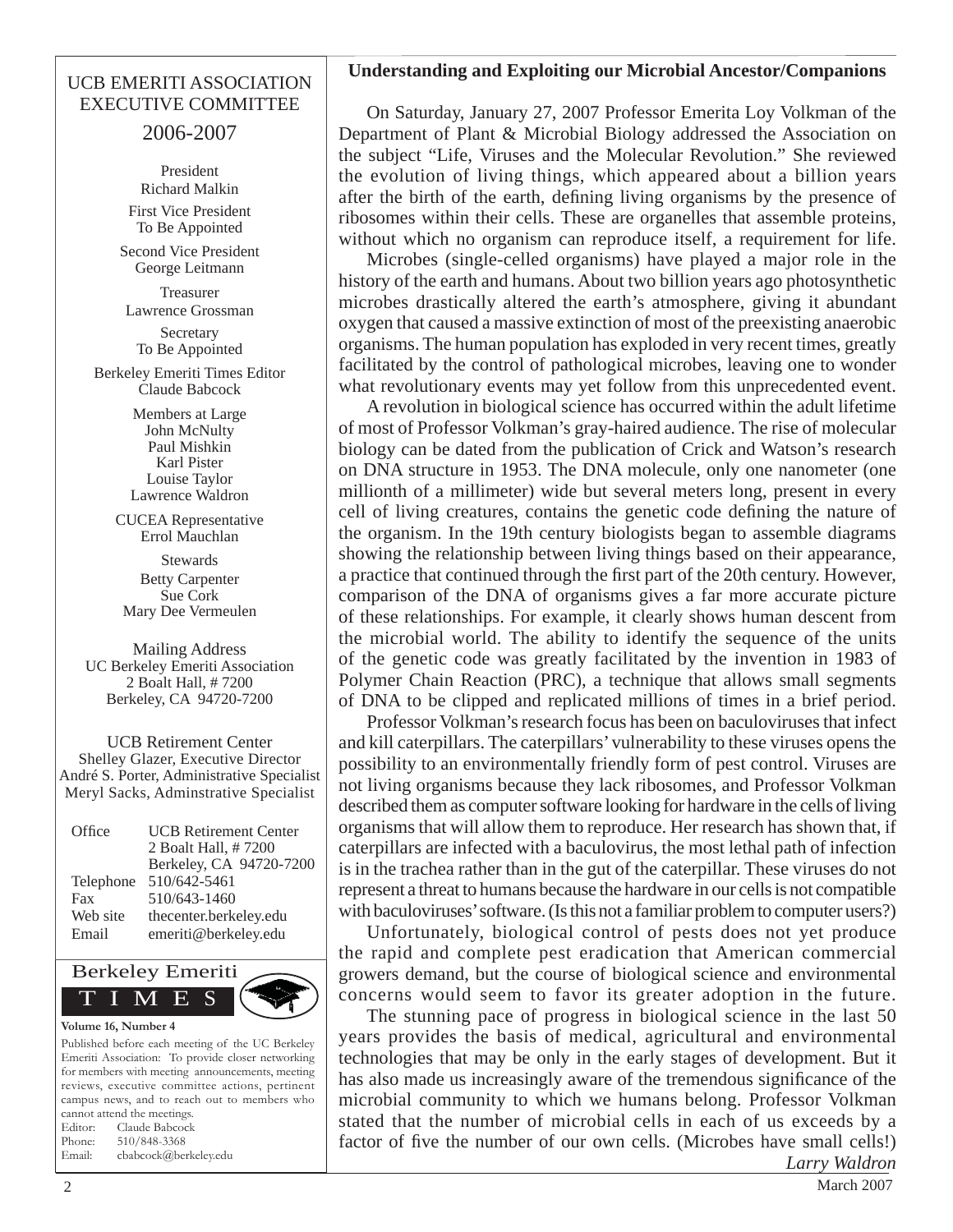#### **Announcements from the President**

1. Final reminder: Annual dues were due by January 1st. Please check the mailing label on this newsletter for your expiration date. If it is dated 2006, your membership is lapsed and you will be removed from the mailing list before the next newsletter is published. Please send your dues checks of \$15 to UCBEA, 2 Boalt Hall #7200, Berkeley. CA 94720-7200.

2. Nominations for membership on the Executive Commmittee of the Emeriti Association are being solicited. If you know of someone who would like to participate, please send the name to Dick Malkin at the following email address: dickm@nature.berkeley.edu. [While being interviewed about the Emeriti Association, Errol Machlan commented the future depends on the vitality of the Board—ed.]

3. The Committee on Research of the Academic Senate does award support for research to emeriti faculty. For further information, you may contact your department chair or go to the Committee website: http://research. chance.berkeley.edu/funding/corgrant.htm.

## **Spotlight on board member Errol Mauchlan**



#### **It's guid to support [California's] cause, And bide by the [gold] and the blue!**  Robert Burns

 Errol Mauchlan was brought up in the south of Scotland, where he and his mother, a widow, lived in several small towns and villages while he was growing up. The most memorable of these were Earlston, where he began elementary school, and North Berwick, where he attended high school. He graduated from high school in June 1940, immediately following the fall

of France and the evacuation of the British Expeditionary Force from Dunkirk, France. He joined the Fleet Air Arm of the Royal Navy soon thereafter and served as an observer in Swordfish torpedo-bombers on the aircraft carrier H.M.S. Illustrious in the Indian Ocean; as a navigator-minelayer in four-engine Halifax bombers with Bomber Command of the Royal Air Force, flying from Breighton in Yorkshire to lay mines in Nazi naval harbors on the German and Vichy French coasts; and in Barracuda torpedo-bombers on the aircraft carrier H.M.S. Glory in the Pacific, where he witnessed the eventual surrender to Australia of the Japanese South-East Asia army.

 In 1946 Errol was admitted to Edinburgh University where he took an M.A. degree in honors English Language and Literature. He worked for six years for the British government, both in Edinburgh and in London, before emigrating to North America with his wife, Margaret, in 1956.

 He joined the Berkeley campus in 1957, and in 1958 was hired by then-Chancellor Glenn Seaborg as his Budget Assistant. He remained in the Chancellor's Office to the end of his career in 1991, serving five Chancellors — Seaborg, Strong, Heyns, Bowker and Heyman — ending as Assistant Chancellor — Budget and Planning. He says, "Obviously, I was the least mobile of Californians!"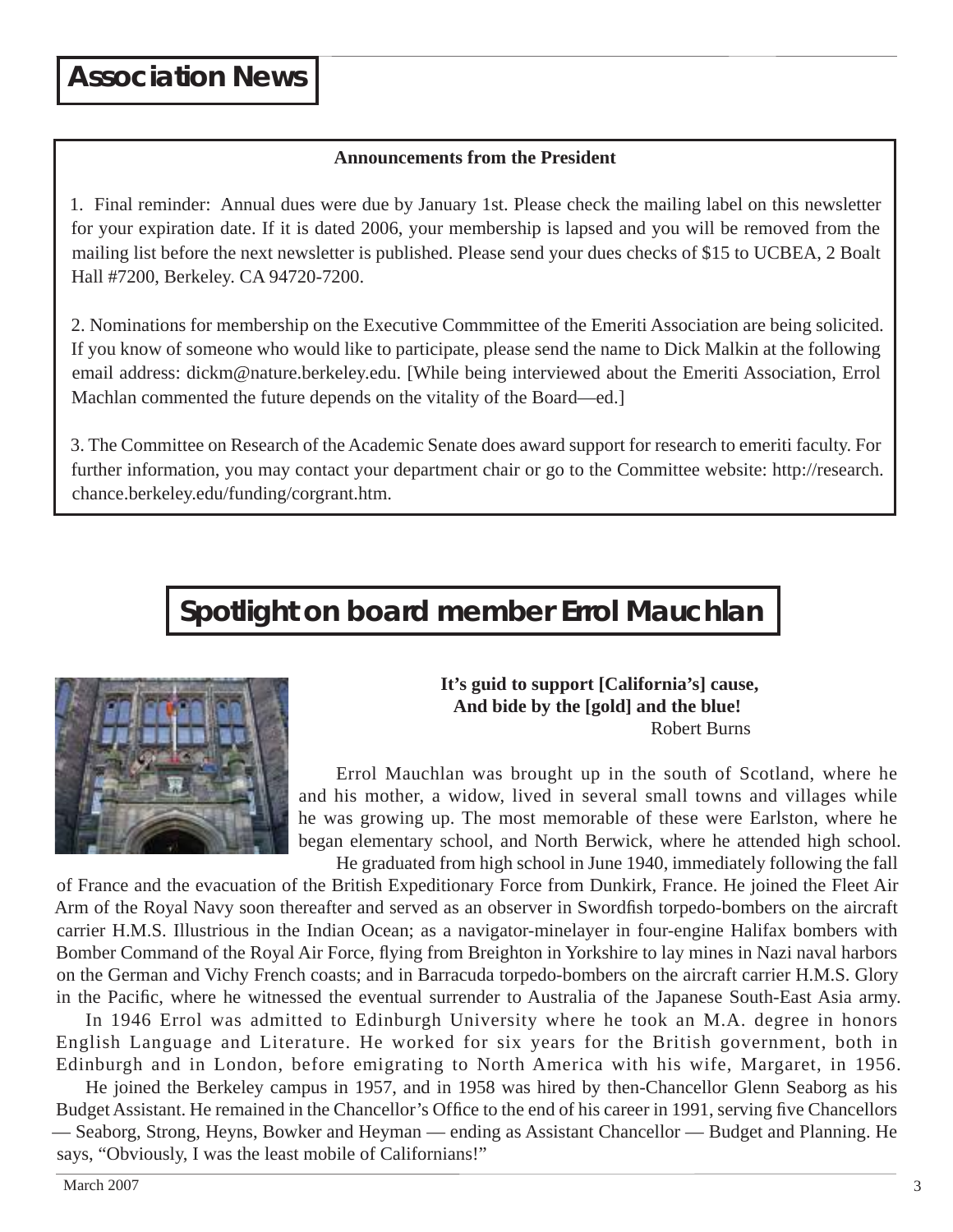#### **New Humanities Forum**

The Doreen B. Townsend Center for the Humanities celebrates its 20th anniversary with a new forum "Humanities and the Public World." Anthony Cascardi, the Center's new director says, "the forum is designed to underscore the crucial importance of the humanities in an increasingly complex and troubling world. It is up to humanists to raise questions about the values we hold, both as individuals and as a society. The forum will provide a much needed opportunity for the public to re-engage with the humanities as they are practiced today." Series participants and topics include:

**Robert Reich**, professor at UC Berkeley's Goldman School of Public Policy, "The Four Narratives of American Public Life," 5pm, Wednesday, February 21, Room 315 Wheeler Hall.

 **Robert Post**, David Boies Professor of Law, Yale University, "Religion and Freedom of Speech: Cartoons and Controversies," 7:30pm, Tuesday, March 13, Lipman Room, Barrows Hall.

**Alfred Brendel**, pianist, essayist and poet, with Cascardi as moderator, 5pm, Friday, March 16, Great Hall, Bancroft Hotel, 2680 Bancroft Way, Berkeley.

**Philip Kan Gotanda and Carey Perloff**. A panel discussion presented in association with the American Conservatory Theater production of *After the War*, a play about the internment of Japanese–Americans from San Francisco's Japanese district. In addition to playwright Gotanda and ACT's Artistic Director Perloff, panel participants include Duncan Williams, UC Berkeley Professor of East Asian Languages and Cultures and Colleen Lye, UC Berkeley English professor. 7pm, Tuesday, April 3, ACT 415 Geary Street, San Francisco, and 5pm, Monday, April 9, Townsend Center. 220 Stephens Hall, UC Berkeley.

#### **Lunch Poems in 10th Year**

Meeting in Morrison Room at noon on the first Thursday of each month, the following carries us through the end of the semester: **March 1 Myung Mi Kim**

 Born in Seoul, Korea, Kim is the author of four books of poetry, including *Commons* and *Under Flag*, and is the

winner of the 1991 Multicultural Publishers Book Award. **April 5 Joanne Kyger**

#### Kyger's works often echo her practice of Zen Buddhism and her ties to the 1950 rebel poets of Black Mountain, the San Francisco Renaissance and the Beat generation. Her latest collection, *About Now: Collected Poems*, is forthcoming from the National Poetry Foundation. She frequently teaches at New College of California in San Francisco and the Jack Kerouac School of Disembodied Poetics at Naropa University in Boulder, Colorado.

#### **May 3 Student Reading**

 The annual student reading features winners of the following prizes: Academy of American Poets, Cook, Rosenberg and Yang. It also includes students nominated by UC Berkeley's creative writing faculty, Lunch Poem volunteers, and representatives from student publications.

#### **New Theater Piece**

Set in Ireland during World War II, *Dolly West's Kitchen* is the gripping and blisteringly funny story of a close-knit Irish family struggling to come to terms not only with the effects of war on their country but also with one another, as issues of love, sex, jealousy, adultery, homosexuality, and divided loyalties come to the fore. Directed by Christine Nicholson, this production will be performed on the following dates: March 2, 3, 9, 10 at 8pm. March 4, 11 at 2pm. Tickets: \$14 general admission, \$10 UC faculty/staff, \$8 students/seniors. For more information, email tdps@theater.berkeley.edu or call 510-642-9925.

#### **Berkeley Dance Project 2007**

*The Reception*, a cross-disciplinary performance piece utilizing dance choreography and tele-immersion technology to explore a re-visioning of cyber culture and corporeal presence anchors this program, which also features new choreographic works by Tammy Cheney, Robert Moses, Carol Murota, and Ellis Wood. Co-directed by Lisa Wymore and Ruzena Bajcsy. April 20, 21, 27, 28 at 8pm; April 22, 29 at 2pm. Zellerbach Playhouse.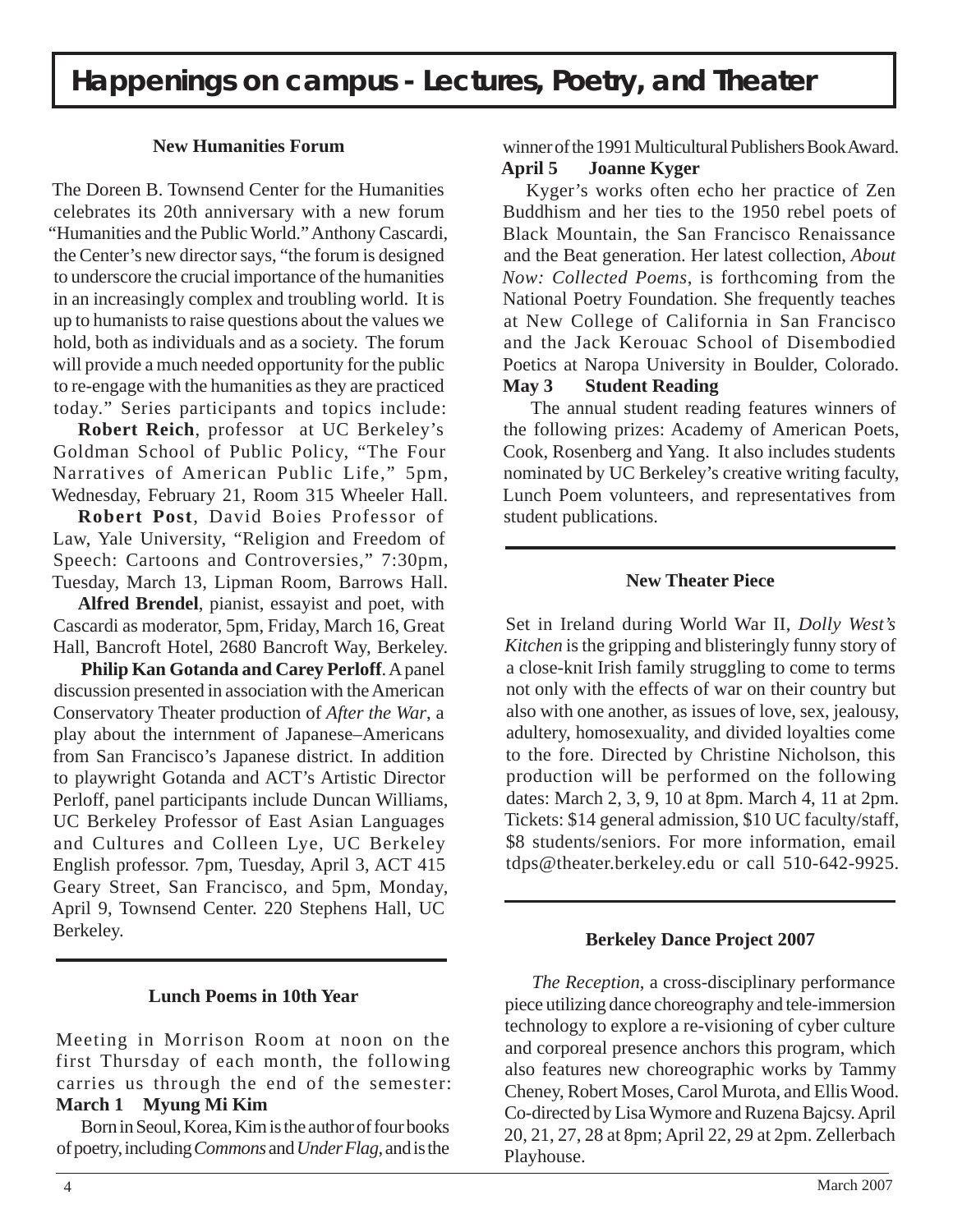### **Happenings on campus - Art Exhibits and Books**

#### **Two New Indian Exhibitions — On Campus and Off**

*From the Land of the Rajas: Creativity in Rajasthan*, a new exhibition at the Phoebe Hearst Museum of Anthropology explores a northwestern Indian state famed for its princely



rulers' enthusiasm for a wide range of colorful and distinctive art styles. Some 150 objects to be on display through December 21include domestic crafts, wedding textiles, festival material, puppets and theatrical costumes, ritual masks, musical instruments, p a i n t i n g s for traveling story tellers, temple sculptures

and paintings, and paintings made for tourists.

 One dramatic display features a 30-foot painted scroll depicting the epic of Pabuji, a semi-divine folk hero. Traditionally the Pabuji tale is recounted in a 36-hour performance by professional storytellers. One large and impressive temple hanging features the Hindu god Krishna surrounded by beautiful milkmaids or "ghopis." Many of the Rajasthan pieces are uncommon in American museum collections because of their large size and rare glimpses into Rajasthan ritual arts.

 Joanna Williams, UC Professor of art history and an authority on the art of India and Southeast Asia, helped advise on this exhibit as well as on *Princes, Palaces and Passions* at the Asian Art Museum in San Francisco. *Princes, Palaces and Passions* closes April 20, 2007. The two exhibitions should spur Bay Area interest in Indian art, drawing visitors to each locale. Admission to the Hearst Museum is free.

#### **Faculty Nightstand**

 Before school starts, all UC Berkeley freshman are sent the annual Summer Reading List, an eclectic

collection of literary recommendations from people all over campus. Inspired by this, the UC Berkeley NewsCenter has invited a rotating cast of Faculty to share what they're reading—and why. This is the first Faculty Nightstand series of recommendations:

*The People's Act of Love*, James Meek, 2005

**Scott Saul**, associate professor of English: "From one angle it's *Anna Karenina* meets *The Silence of the Lambs*—a wealthy Russian woman seduced into adultery by a mastermind who may also be a cannibal. From another it's *Red Cavalry* meets *American Pastoral*—an intellectual Jewish soldier meditating on the ethics of bomb-throwing in a revolutionary age… [It's] a novel that grabs you by the lapels and won't let go. It's intellectually meaty and completely riveting…"

*The Innocent Man*, John Grisham, 2006

**Julia F. Hastings**, assistant professor, School of Social Welfare: "I'm a Grisham fanatic and have read every book he's written. His latest is his first work of nonfiction, and it covers a sad tale of the Oklahoma penal system and how easily wrongful convictions can occur under tremendous public pressure to convict…Compared to previous…books this one was

just chilling because I knew it was reality…I would recommend this…whether you're for or against the death penalty…"

*Wilson's Ghost: R e d u c i n g t h e Risk of Conflict,* 



*Killing, and Catastrophe in the 21st Century*, Robert S. McNamara and James G Blight, 2001

**David Presti**, senior lecturer of neurobiology: "'Wilson' is Woodrow Wilson, president of the United States during and immediately after World War I, who advocated a non-vengeful peace treaty to end that war and a powerful multilateral League of Nations to preserve the peace. Both goals failed, and the 20th century went on to be by far the bloodiest in human history…This book puts forth a plan of wise action to reduce future conflict among people, a plan grounded in three imperatives: reducing human killing, cooperating multilaterally, and developing empathy for adversaries...' (adapted from Berkleyan article written by Bonnie Azab Powell; for complete article see http://www.berkeley.edu/ news/media/releases/2007/01/26\_nightstand.shtml)